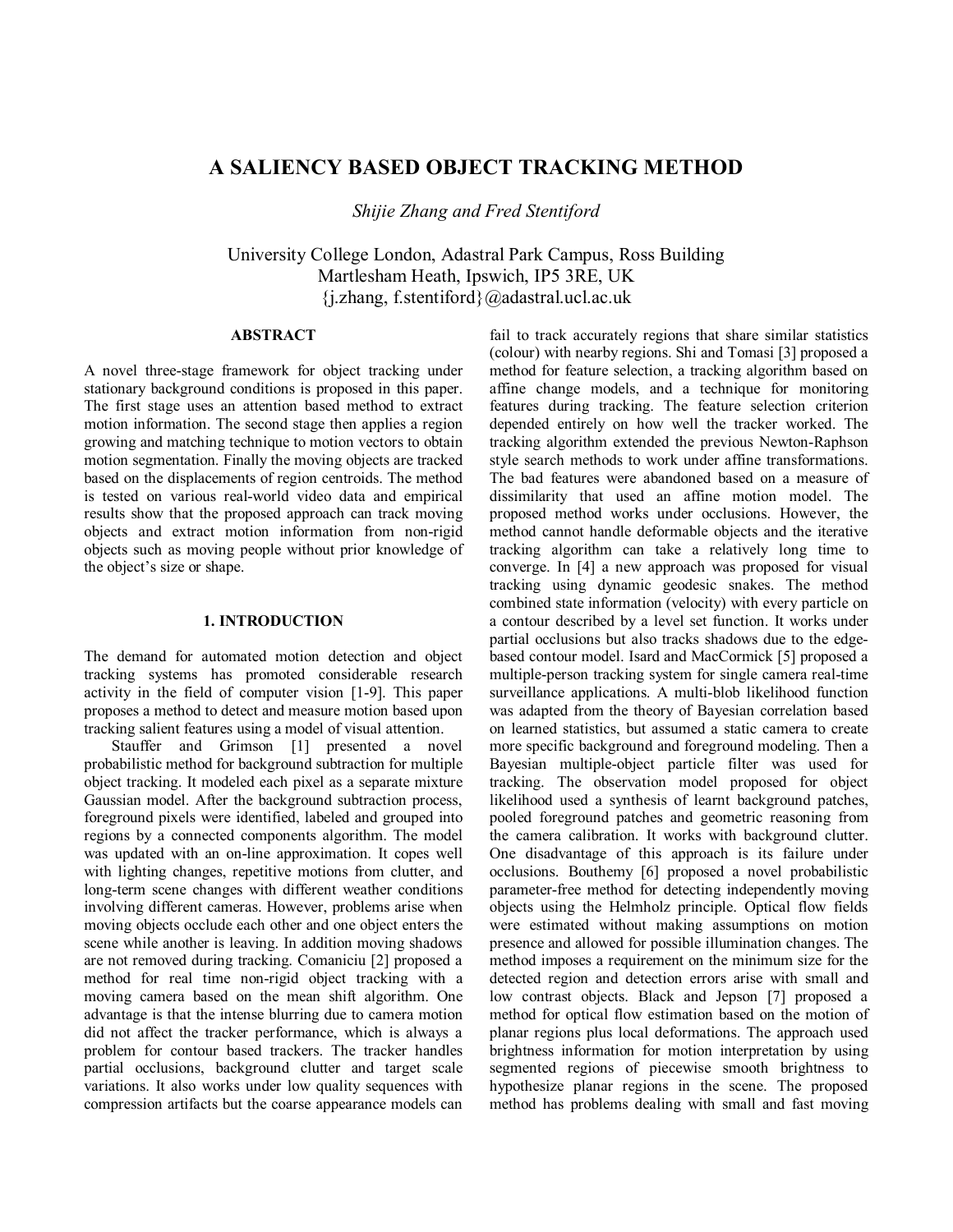objects. It is also computational expensive. Black and Anandan [8] then proposed a framework based on robust estimation that addressed violations of both brightness constancy and spatial smoothness assumptions caused by multiple motions. It was applied to two common techniques for optical flow estimation: the area-based regression method and the gradient-based method. To cope with motions larger than a single pixel, a coarse-to-fine strategy was employed in which a pyramid of spatially filtered and sub-sampled images was constructed. Separate motions were recovered using estimated affine motions, however, the method is relatively slow. Viola and Jones [9] presented a pedestrian detection system that integrated both image intensity (appearance) and motion information, which was the first approach that combined motion and appearance in a single model. The system works relatively fast and operates on low resolution images under difficult conditions such as rain and snow, but it does not detect occluded or partial human figures.

The use of visual attention (VA) methods [10-13] to define the foreground and background information in a static image for scene analysis has motivated this investigation. We propose in this paper that similar mechanisms may be applied to the detection of saliency in motion and thereby derive an estimate for that motion. The object tracking framework is presented in Section 2. Results are shown in Section 3 along with some discussion. Finally, Section 4 outlines conclusions and future work.

#### **2. OBJECT TRACKING FRAMEWORK OUTLINE**

The proposed framework contains three stages. The first stage uses an attention based method to estimate and extract motion information [14]. The second stage then applies a region growing and matching technique to motion vectors extracted [15]. In the last stage moving objects are tracked based on linking region centroids. The outline of the method is given below.

#### **2.1. Motion estimation based on visual attention**

Regions of static saliency have been identified using an attention method described in [12]. Those regions which are largely different to other parts of the image will be salient and are likely to be in the foreground. This concept has been extended into the time domain and is applied to frames from video sequences to detect salient motion. The approach [14] does not require an initial segmentation process and depends only upon the detection of anomalous movements. The method estimates the shift of locations between frames by obtaining the distribution of displacements of corresponding salient features around these locations.

In this paper candidate regions of motion are detected by generating the intensity difference between the current frame and a background reference frame obtained by averaging a series of frames in an unchanging video sequence. A threshold is then applied producing a *potential motion template.* The intensity difference  $I<sub>x</sub>$  between pixels *x* in the current frame and the reference is given by

$$
I_x = \{|r_2 - r_1| + |g_2 - g_1| + |b_2 - b_1|\},\tag{1}
$$

where parameters  $(r_1, g_1, b_1)$  &  $(r_2, g_2, b_2)$  represent the rgb colour values for pixel  $x$  in reference frame and the current frame. The intensity  $I_x$  is calculated by taking the sum of the differences of rgb values between the two frames.

The candidate regions  $R<sub>t</sub>$  in the frame t are then identified where  $I_r > T$  where *T* is a fixed threshold

Let a pixel  $\mathbf{x} = (x, y)$  in *R*, correspond to colour components  $a = (r, g, b)$ . Let  $F(x) = a$  and let  $x<sub>0</sub>$  be in  $R_t$  in frame t. Consider a neighbourhood  $G$  of  $x_a$  within a window of radius *ε* where

$$
\left\{ x_{i} \in G \quad \text{iff} \quad \left| x_{0} - x' \right| \leq \varepsilon \right\}.
$$
 (2)

Select a set of *m* points  $S<sub>x</sub>$  in *G* (called a fork) where

$$
S_x = \{x'_1, x'_2, \dots, x'_m\}.
$$
 (3)

Forks are only generated which contain pixels that mismatch each other. This means that they are selected in image regions possessing high or certainly non-zero attention scores, such as on edges or other salient features as reported earlier [12].

In this case the criteria is set so that at least one pixel in the fork will differ with one or more of the other fork pixels by more than  $\delta$  in one or more of its rgb values i.e.

$$
\left| F_k(\mathbf{x}_i') \cdot F_k(\mathbf{x}_j') \right| > \delta_k, \quad \text{for some } i, j, k. \tag{4}
$$

Define the radius of the region within which fork comparisons will be made as *V* (*view radius*). Select another location  $y_{\theta}$  in the next frame region  $R_{t+1}$  within a radius *V* of  $x_{\theta}$ .

Define the second fork  
\n
$$
S_y = \{y'_1, y'_2, ..., y'_m\} \text{ where } x_0 - x'_i = y_0 - y'_i \qquad (5)
$$
\n
$$
\text{and } |y_0 - x_0| \le V \ .
$$

 $S_y$  is a translated version of  $S_x$ . The fork centred on  $x_{\theta}$  is said to match that at  $y_{\theta}$  ( $S_x$  matches  $S_y$ ) if all the colour components of corresponding pixels are within threshold  $\delta_{\iota}$ ,

$$
\left| F_k(x_i') - F_k(y_i') \right| \le \delta_k, \quad k = r, g, b, \ i = 1, 2, ..., m. \tag{6}
$$

All pixels ( $N = V^2$ ) within the view radius are searched to find matches and the corresponding displacements are recorded as follows: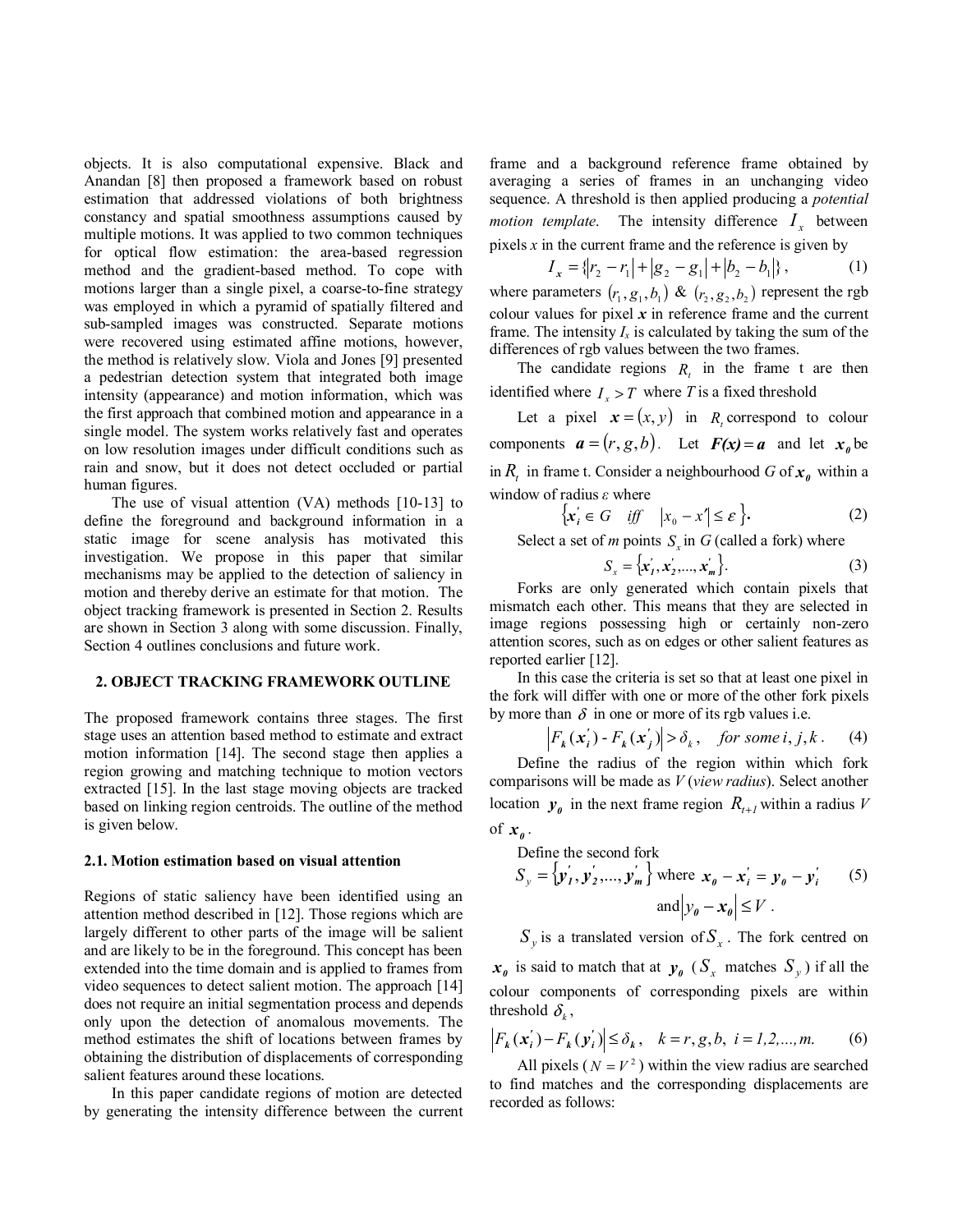For the *j*th of  $N_l$  < *N* matches define the corresponding displacement between  $x_0$  and  $y_0$  as  $\sigma_j^{t+1} = (\sigma_p, \sigma_q)$ where

$$
\sigma_p = |x_{0p} - y_{0p}|, \quad \sigma_q = |x_{0q} - y_{0q}|,
$$
 (7)

and the cumulative displacements  $\Delta$  and match counts  $\Gamma$ as

$$
\Delta(\mathbf{x}_\theta) = \Delta(\mathbf{x}_\theta) + \sigma_j^{t+1} \}, j = 1, ..., N_t < N \,,
$$
\n
$$
\Gamma(\mathbf{x}_\theta) = \Gamma(\mathbf{x}_\theta) + 1 \tag{8}
$$

where  $N<sub>I</sub>$  is the total number of matching forks and  $N$  is the total number of matching attempts.

The displacement  $\overline{\sigma}_{x_0}^{t+1}$  corresponding to pixel  $x_0$ averaged over the matching forks is

$$
\overline{\sigma}_{x_{\theta}}^{t+1} = \frac{\Delta(x_0)}{\Gamma(x_0)}.
$$
\n(9)

This process is carried out for every pixel  $x_0$  in the candidate motion region  $R_t$ . All internally mismatching forks  $S_r$  with m = 2 at each pixel location are used for matching between the two frames. The displacements are saved in the motion vector map  $O_{MV}$  and a copy in  $O_{MV}$ .

# **2.2. Motion segmentation based on region growing and matching**

A region growing and matching process [15] is applied to obtain homogeneous regions with motion information. The motion vectors generated in the previous section tend to be associated with salient regions such as leading and trailing edges of moving objects; non-salient homogeneous regions are not assigned motion vectors and for this reason in the second stage a region growing algorithm is introduced which infers motion in these homogeneous regions. First homogeneous regions are identified. Then the position of the largest motion vector is taken as a seed for region growing and the value of this vector is assigned to pixels in the homogeneous region if this translation would lead to a pixel match in the next frame. This is repeated for the same homogeneous region to allow a different motion vector to be assigned to the remaining part of the same homogeneous region to obtain a match with the next frame. Regions which are changing shape would be affected by this process.

Seed motion vectors are rejected if their locations are not present in a difference frame between the current and next frame. This eliminates the spurious analysis of stationary objects not present in the reference frame.

#### **2.3. Object tracking**

Once the salient motion regions are obtained after growing, their corresponding centroids are then linked across multiple frames and used for tracking in the video sequence. Regions are linked if they overlap each other between successive frames. The areas of regions in each frame are normalized according to perspective in the image and ordered in descending order according to their sizes. A region is selected for tracking if its size is larger than a certain threshold K. K is set to 1000 for a 720x576 image and scaled according other image sizes. Tracking trajectories are plotted separately in the x and y directions against the frame number.

## **3. RESULTS AND DISCUSSION**

The attention based region growing algorithm is illustrated on various data including road scenes from an MPEG-7 traffic sequence [16] and a London Train Station pedestrian sequence from PETS2006 [17]. The parameters of all experiments are  $\varepsilon = 1$ ,  $m = 2$ ,  $\delta = (40, 40, 40)$ ,  $T = 90$ . 100 frames from each video are used for tracking. The varying parameters are the view radius, *V* and K*. V* is selected according to the maximum velocity expected in the clip.

#### **3.1. Traffic sequence**

A traffic sequence of frame size 352x288 (Figure 1) was analysed with results shown in Figure 2. The reference frame was obtained by averaging over 1418 frames. Areas of candidate motion were obtained by taking the difference between each frame and the reference frame. The network of motion trajectories arises from the dividing and rejoining of homogeneous regions as the motion progresses across frames. *V* was set to 20 this corresponding to the maximum expected velocity of the objects. Regions containing more than 250 pixels were tracked.



**Fig.1.** First frame (left) and reference frame (right)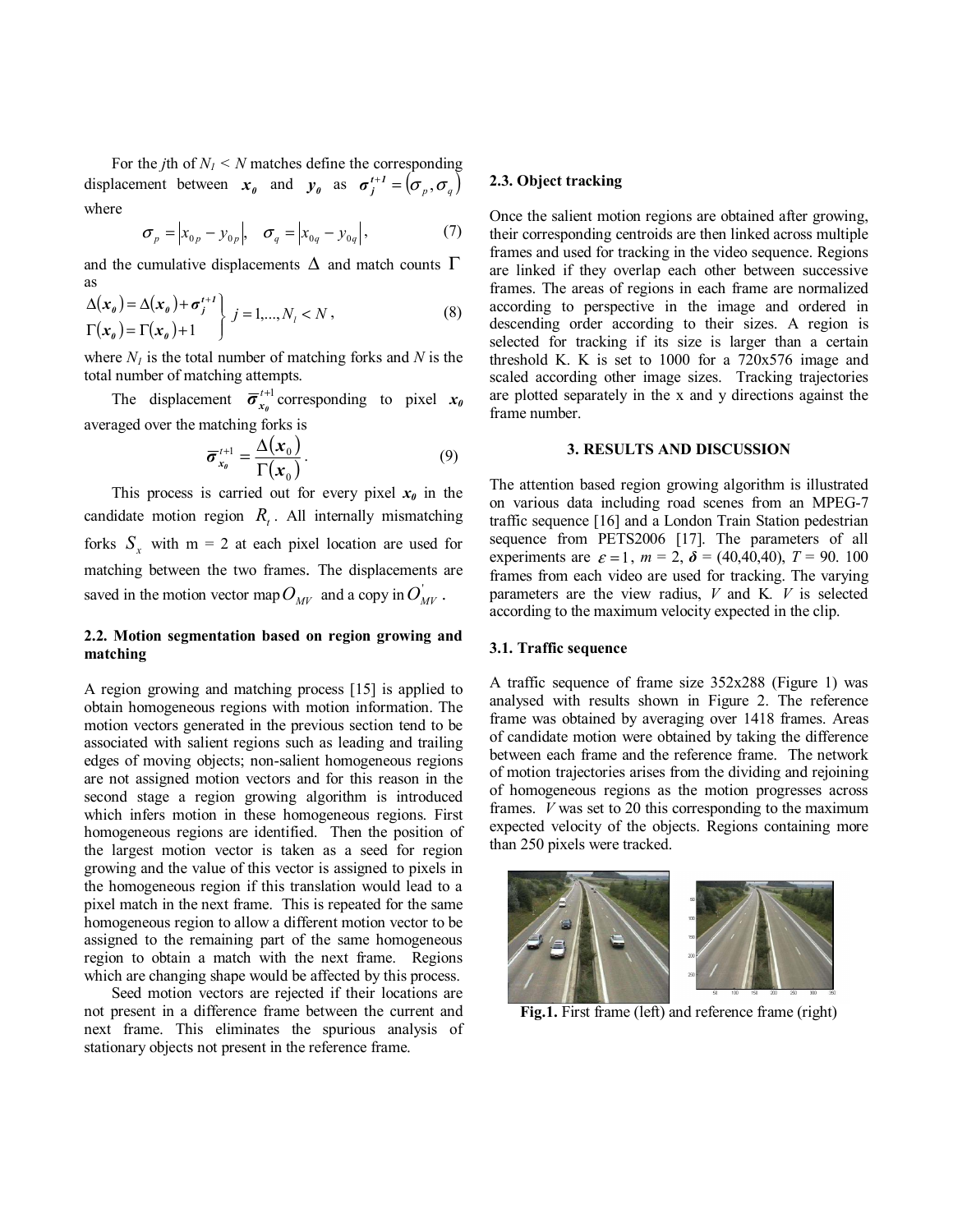

**Fig.2.** (a) X-frame plot; (b) Y-frame plot; (c) frame 7; (d) frame 14; (e) frame 66; (f) frame 85

Figures  $2(a)$  and  $2(b)$  show the X and Y trajectories against frame number for 7 vehicles. The red circle (A) indicates the point when the white truck enters the scene at frame 7; the green circle (B) indicates the point where the white van starts being tracked at frame 14; the blue circle (C) indicates the point when the final truck enters the scene at frame 66; the orange circle (D) indicates the point where the white van ceases being tracked. The motion estimation process for each frame takes approximately 30 seconds while the growing process takes around 10 seconds running in C++ on a 2.8 GHz machine with 512 MB RAM.

## **3.2. London train station**

The tracking results are generated from a London Train Station sequence of frame size 720x576. The reference frame was obtained by averaging over 1000 frames taken from the video. Motion trajectories in the x direction for each pedestrian are plotted in Figure 4. *V* was set to 15 this being the maximum expected object velocity in this scene.

The average times for motion estimation and region growing are 20 seconds and 30 seconds respectively for each frame.



**Fig.3.** First frame (left) and reference frame (right)

Two pedestrians occlude each other at frames 69 (B) and 88 (C). The effect of shadows is indicated by a red circle at frame 50 (A) where the tracking is disturbed. Tracking stopped for the backpack pedestrian when he ceased moving around frame 40 (D). Three frames and the corresponding region growing maps are also shown in Figure 5 to illustrate these effects. Shadows from both pedestrians overlap each and lead to the linking of the two region centroids.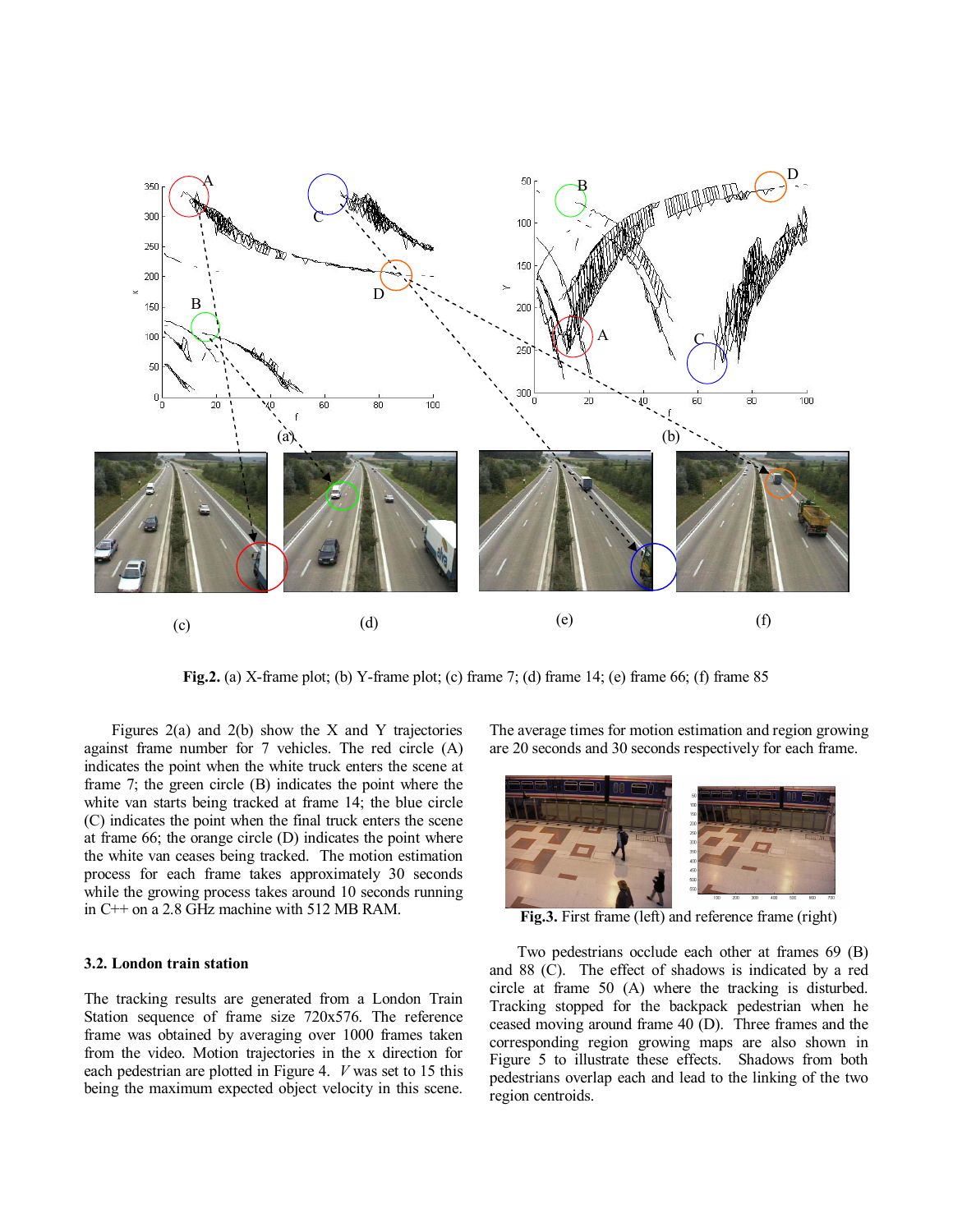



**Fig.5.** (a) frame 50 and its region map; (b) frame 69 and region map; (c) frame 88 and region map; (d) frame 40 and region map

# **4. CONCLUSIONS AND FUTURE WORK**

A saliency based object tracking method has been proposed. The framework includes: an attention based approach that extracts object displacement between frames by comparing salient regions; a region growing technique that classifies motion regions according to motion information extracted and a simple matching process that assigns motion vectors to the classified regions; finally a tracking process which links region centroids between frames to form motion trajectories.

The tracking method was illustrated on various video data with a stationary background in both indoor and outdoor scenes. The method does not require a training stage or prior object models.

More accurate object tracking may be obtained by applying a shadow identification technique. However, future work is aimed at analyzing the network of motion trajectories to obtain more detailed object motion information which may also reveal distinguishing properties for shadows and objects. Tracking through occlusions will be developed. The proposed method will be compared with conventional tracking techniques such as mean-shift and